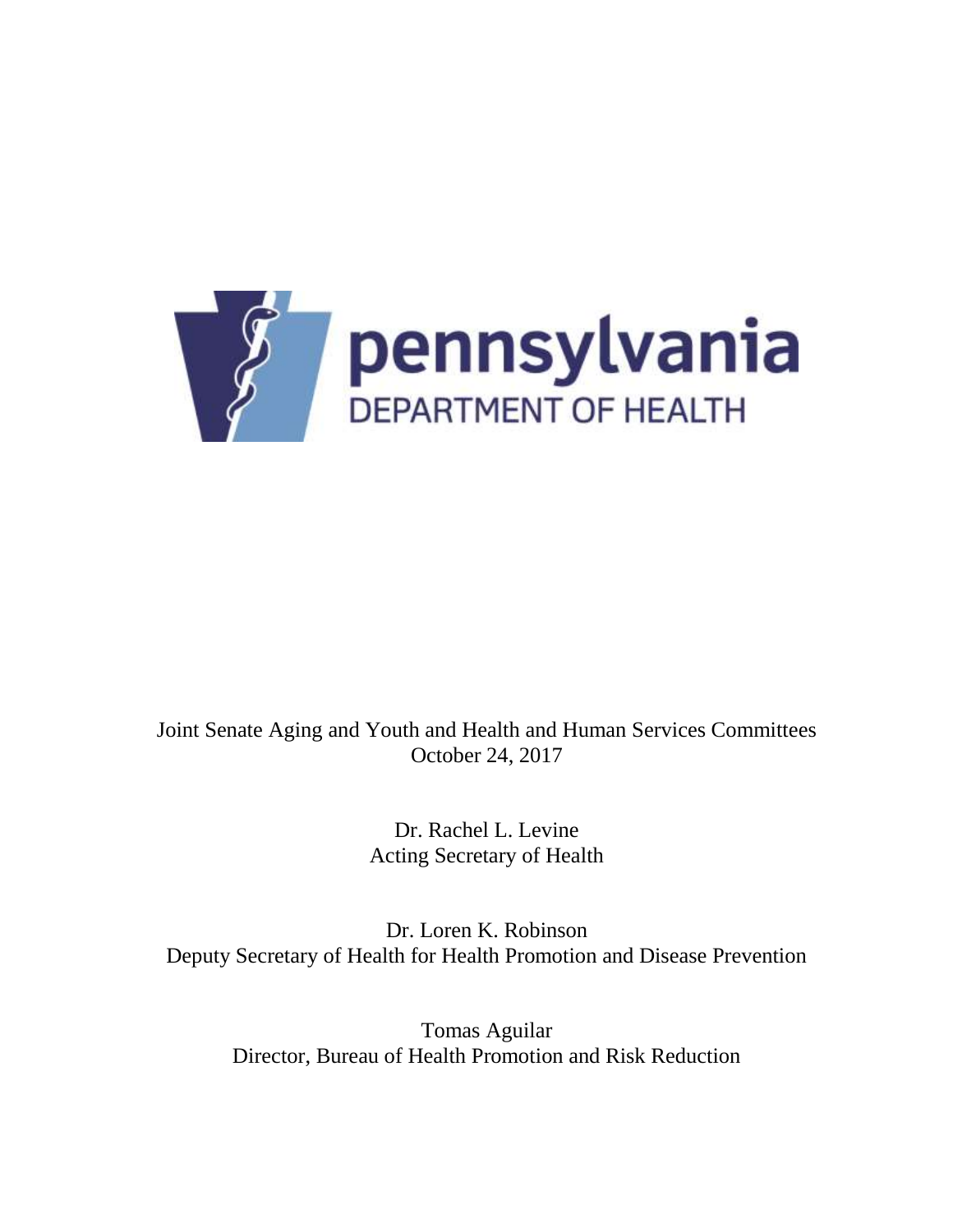Good Morning Chair Baker, Schwank, Brooks, and Haywood. I am Acting Secretary of Health Dr. Rachel Levine, and I am joined today by Deputy Secretary of Health for Health Promotion and Disease Prevention, Dr. Loren Robinson and Tomas Aguilar, Director of the Bureau of Health Promotion and Risk Reduction at the Department of Health. I would like to take the opportunity to thank you, the rest of the Health and Human Services committee as well as the Aging and Youth Committee, for inviting us to discuss Lyme Disease within the commonwealth and the department's activities as it relates to this disease.

As you're no doubt aware, Lyme disease is the most common tick-borne infection in both North America and Europe. Lyme disease is transmitted to humans through the bite of infected blacklegged ticks. These ticks, which may only be the size of a pin head, are usually found in wooded areas or in areas of tall grass. Patients treated with appropriate antibiotics in the early stages of Lyme disease usually recover rapidly and completely. If left untreated, or if the initial treatment is unsuccessful, the infection can spread to joints, the heart, and the nervous system, and in rare cases, can be fatal.

Each year, approximately 30,000 cases of Lyme disease are reported to the Centers for Disease Control and Prevention (CDC) by state health departments and the District of Columbia. Due to underreporting, the CDC estimates that the true number of Lyme disease cases is around ten times higher than the actual number of cases reported.

In 2015, Pennsylvania had more confirmed cases of Lyme disease than any other state in the nation. This is attributable to not only the high volume of cases but also to procedural changes in other high prevalence states, such as New York, which no longer investigate and confirm every reported possible case.

Lyme disease cases were originally concentrated in the eastern part of Pennsylvania. However, the disease has been moving westward. For the past three years, every county in Pennsylvania has had at least one case of Lyme. Statewide, the number of cases per 100,000 citizens has nearly doubled from 46.2 in 2013 to 89.4 in 2016.

In 2014, the General Assembly enacted Act 83, the Lyme and Related Tick-Borne Disease Surveillance, Education, Prevention and Treatment Act. The Department of Health established a Task Force on Lyme disease and related tick-borne diseases and in September 2015, the Task Force issued its report, including 16 recommendations. Included in the recommendations was that the Legislative Budget and Finance Committee (LBFC) provide an estimate of the costs for these recommendations.

Within the LBFC's report, each recommendation from the Task Force's report is estimated individually and each have minimum costs and maximum costs across a five-year period. At the minimum, the firstyear cost is estimated at about \$4 million per year, and would include not just beginning to implement these activities but the hiring of staff within the department to manage the work of implementing these recommendations, at the maximum, the cost for implementation is in excess of \$23 million per year.

The largest cost item noted in the LBFC's report is in disease surveillance. Surveillance received the greatest number of individual recommendations in the Task Force's report. This is emblematic of the importance of knowing, at the very least, more about the disease, its transmission, its locations and its overall impact. Surveillance programs across the state are extremely small and are also in need of significant funding to truly have an impact. For example, East Stroudsburg University (ESU) has the largest passive and research tick testing program in Pennsylvania. However, their site indicates a sample size of 471 ticks for the 26 percent positive rate. They are working hard within the limitations that exist to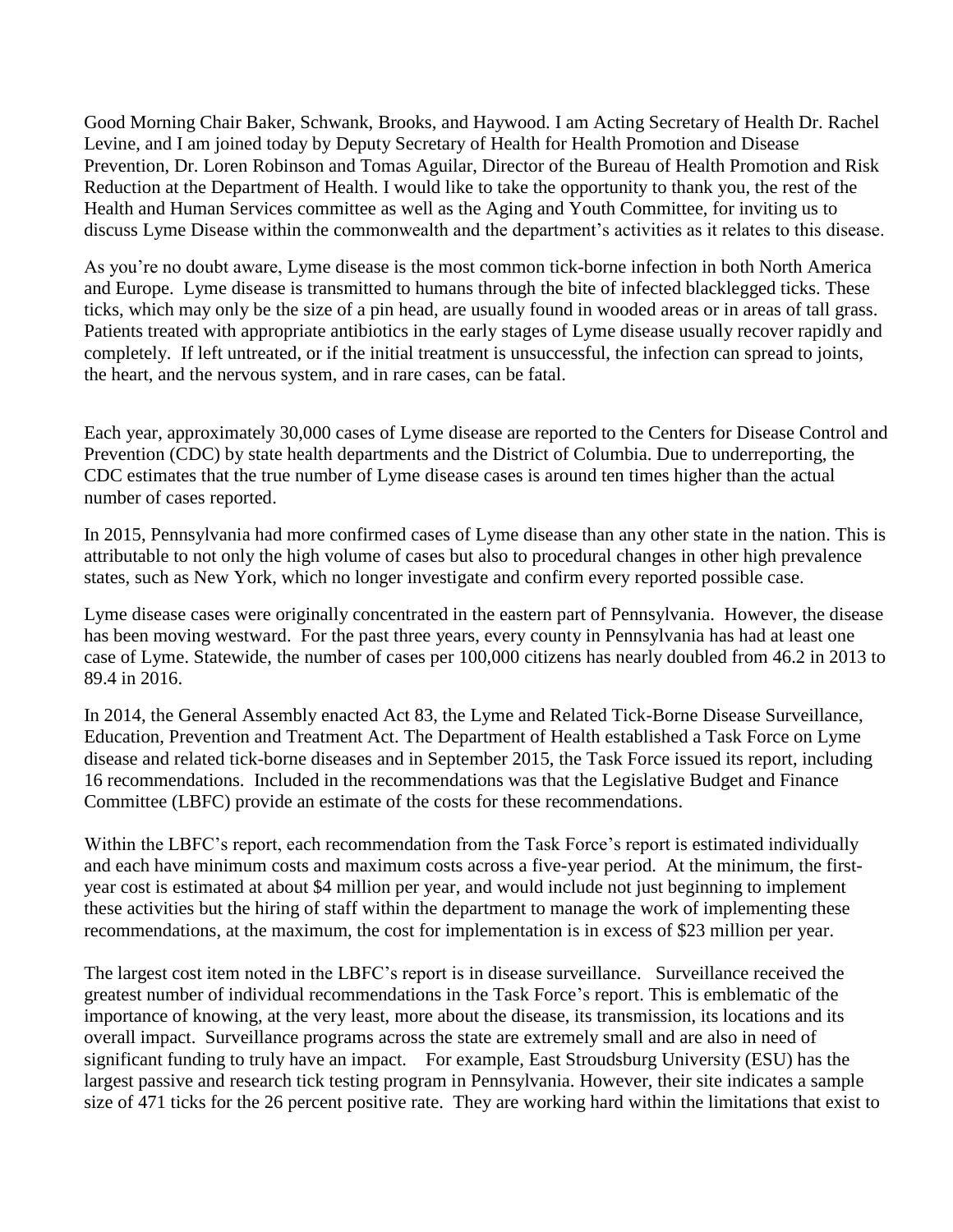improve the information available to the public. The department stresses the importance of their effort, and we praise them for the work that they are doing in researching this disease, however as was indicated in the Task Force's report, more information is sorely needed.

At this point in time, and in the absence of specific funding, the department has implemented several successful public awareness campaigns during the last two years to focus on preventing the disease. Former Secretary of Health Murphy and I traveled the state raising awareness through high-profile media events, and we are using social media and public health education program to talk more about how to prevent getting bit by a tick. Lyme disease awareness and primary prevention education programs were conducted in 18 high-risk counties between October 2015 and September 2016, which included Adams, Bucks, Cambria, Centre, Clearfield, Cumberland, Franklin, Lancaster, Lehigh, Monroe, Montgomery, Northampton, Pike, Susquehanna, Tioga, Wayne, Wyoming and York counties. These prevention and education programs were conducted in conjunction with the department deploying our community health nurses, who conducted 284 Lyme presentations statewide.

We also continue to partner with our sister agencies on multiple fronts. For example, the department and the Pennsylvania Game Commission are flagship partners of the Get Outdoors PA (GOPA) initiative, which is administered by the Pennsylvania Recreation and Park Society (PRPS). Between July and September of 2016, informational brochures were created and distributed to partners to target populations who participate in outdoor recreational activities. That brochure can be found on the Get Outdoors PA website at [www.getoutdoorspa.org.](http://www.getoutdoorspa.org/)

We have also partnered with the Department of Conservation and Natural Resources (DCNR) to assist with the dissemination of information and to help identify and develop funding opportunities to enhance the safety and health of the DCNR field staff, the plans of which DCNR can better speak to. Additionally, in conjunction with DCNR, CDC signage warning of the dangers of tick borne illnesses have been placed in state parks and districts. We are also continuing to partner to modernize educational materials that can be shared throughout the state with park visitors, through both DCNR's electronic newsletter, which is distributed to over 6,000 individuals, as well as through active campaigns on social media.

As another example of multiagency cooperation, we will be working with the Department of Education to educate school nurses on the disease, 30 of which have already received the education across the state. This education includes training on what schools can and should do if a student is bitten by a tick while at school and how parental notification should be completed. We are seeing school nurses continue to request additional education to enable them to property handle these situations, and we have utilized multiple local experts across the state to deliver primary and secondary prevention measures and will continue to do so.

In order to increase the education outreach efforts of the department, we were able to dedicate funding from the Prevention Health and Health Services Block Grant. This funding, while severely limited, is being used to help fund community organizations in their Lyme disease education, prevention and outreach efforts.

There are multiple barriers to fully implementing the Task Force recommendations. However, none is more significant than not having sufficient dedicated funding from which to draw to ensure dedicated staff within the department are able to marshal available resources to implement the recommendations. The department continuously looks to identify grants for which state health departments are eligible to apply.